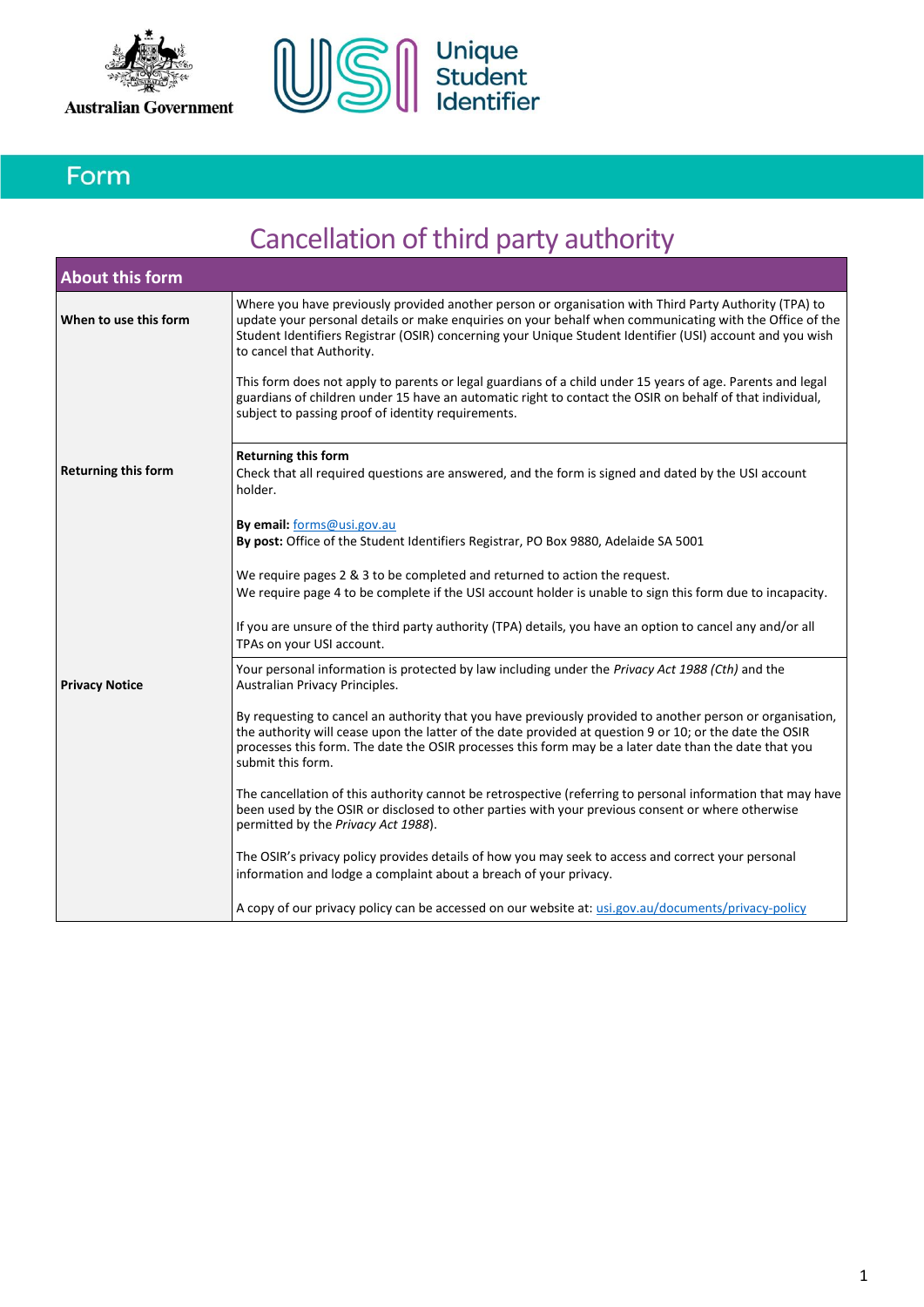



### Form

# Cancellation of third party authority

| <b>USI Account Holder Details</b>                                                                                                               |                                                                                                                         |  |                                                                                                                                         |  |  |  |
|-------------------------------------------------------------------------------------------------------------------------------------------------|-------------------------------------------------------------------------------------------------------------------------|--|-----------------------------------------------------------------------------------------------------------------------------------------|--|--|--|
|                                                                                                                                                 | <b>IMPORTANT:</b> For this form to be accepted for processing, all questions marked with an asterisk (*) are mandatory. |  |                                                                                                                                         |  |  |  |
|                                                                                                                                                 | 1. Your Unique Student Identifier (USI number) if known:                                                                |  |                                                                                                                                         |  |  |  |
|                                                                                                                                                 |                                                                                                                         |  | (leave blank if you do not know your USI number)                                                                                        |  |  |  |
| 2.                                                                                                                                              | Your Name*                                                                                                              |  |                                                                                                                                         |  |  |  |
|                                                                                                                                                 | <b>First Name: *</b>                                                                                                    |  |                                                                                                                                         |  |  |  |
|                                                                                                                                                 | <b>Middle Name(s):</b>                                                                                                  |  |                                                                                                                                         |  |  |  |
|                                                                                                                                                 | Last Name: *                                                                                                            |  |                                                                                                                                         |  |  |  |
|                                                                                                                                                 | OR I am known by one name only:                                                                                         |  |                                                                                                                                         |  |  |  |
| З.                                                                                                                                              | Have you ever been known by any other names?                                                                            |  |                                                                                                                                         |  |  |  |
|                                                                                                                                                 |                                                                                                                         |  | (Other names: name at birth / name before marriage / previous married name / Aboriginal or skin name / alias / adoptive or foster name) |  |  |  |
|                                                                                                                                                 |                                                                                                                         |  |                                                                                                                                         |  |  |  |
| 4.                                                                                                                                              | Your date of birth * (DD/MM/YYYY)                                                                                       |  | Your gender *<br>5.                                                                                                                     |  |  |  |
|                                                                                                                                                 | 7<br>7                                                                                                                  |  | $\Box$<br>Male<br>□<br>Female $\Box$<br>Other/prefer not to say                                                                         |  |  |  |
| 6.                                                                                                                                              | Your country and town/city of birth * (we require both to confirm a USI account)                                        |  |                                                                                                                                         |  |  |  |
|                                                                                                                                                 | Country:                                                                                                                |  | <b>City or Town:</b>                                                                                                                    |  |  |  |
| 7.                                                                                                                                              | Providing contact details*                                                                                              |  |                                                                                                                                         |  |  |  |
| (please provide contact details to assist us in locating your USI account)                                                                      |                                                                                                                         |  |                                                                                                                                         |  |  |  |
| Mobile Number:                                                                                                                                  |                                                                                                                         |  | Email address:                                                                                                                          |  |  |  |
| Home Phone Number:                                                                                                                              |                                                                                                                         |  | Address:                                                                                                                                |  |  |  |
| Note: If we are unable to establish a direct match of your personal details, we will contact you by phone or email to confirm your information. |                                                                                                                         |  |                                                                                                                                         |  |  |  |
| Requesting to cancel third party authority type *<br>8.                                                                                         |                                                                                                                         |  |                                                                                                                                         |  |  |  |
| I, the account holder, request to cancel third party authority for:                                                                             |                                                                                                                         |  |                                                                                                                                         |  |  |  |
| $\Box$ An individual or organisation – go to question 9.                                                                                        |                                                                                                                         |  |                                                                                                                                         |  |  |  |
|                                                                                                                                                 | $\Box$ All third party authorities listed on my USI account - go to question 10.                                        |  |                                                                                                                                         |  |  |  |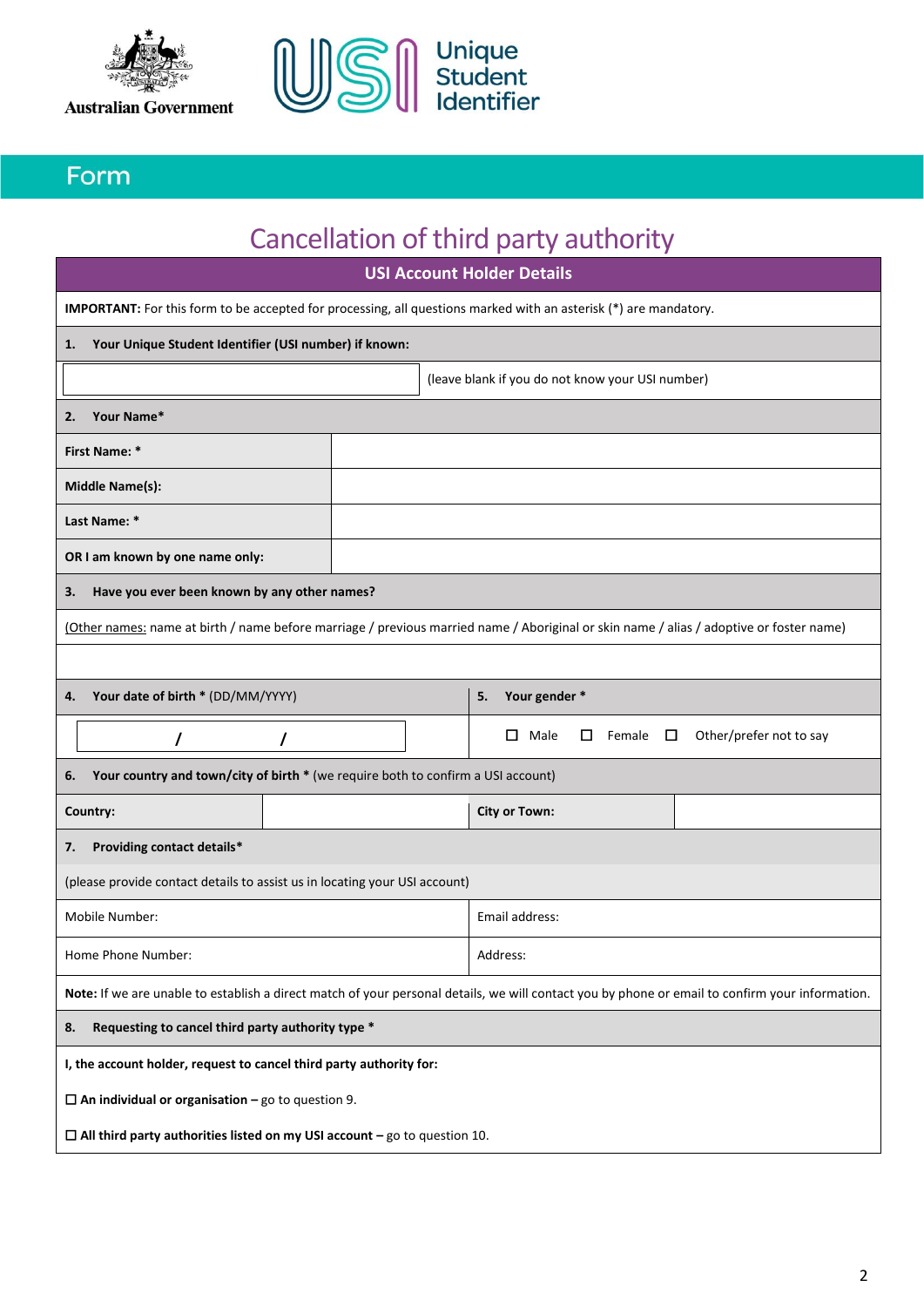



### Form

## Cancellation of third party authority

**USI Account Holder Declaration IMPORTANT:** For this form to be accepted for processing, all questions marked with an asterisk (\*) are mandatory. **9. Cancelling third party authority for an individual or organisation What is your relationship to the person or organisation who has authority?** (please provide as many details of the third party authority as possible) Representative's Full Name: \* Organisation Name: Email address: Contact number:  $\Box$  I do not remember the details of the TPA listed on my USI account  $\Box$  (we may contact you if we are unable to match a TPA on your USI) I, the account holder, am requesting to cancel the authority from**:** ☐ **ASAP** (date cancellation actioned by the OSIR) ☐ **Cancel from:** DD/MM/YYYYY **10. Cancelling any and all third party authorities 11.** I, the account holder, am requesting to cancel any and all third party authorities listed on my USI account from: ☐ **ASAP** (date cancellation actioned by OSIR) ☐ **Cancel from:** DD/MM/YYYYY **11. USI account holder declaration \* IMPORTANT:** if the USI account holder is unable to sign this form due to incapacity to provide authority, a third party may sign the declaration on their behalf, go to page 4. **I declare that** the information provided in this form is complete and correct. I **cancel** the previous authority for the person/organisation named or indicated on this form to communicate with the OSIR in relation to my USI account. **I understand:**  • the OSIR's Privacy Notice (page one) • I can provide the OSIR a new third party authority form at any time • giving false or misleading information is a serious offence. ☐ Parent □ Guardian □ Spouse/Partner □ Sibling ☐ Child □ Solicitor □ Employer ☐ Training Provider ☐ Friend ☐ Other

| USI account holder's<br>signature: |              |              |
|------------------------------------|--------------|--------------|
| <b>USI account holder Name:</b>    | Date signed: | (DD/MM/YYYY) |